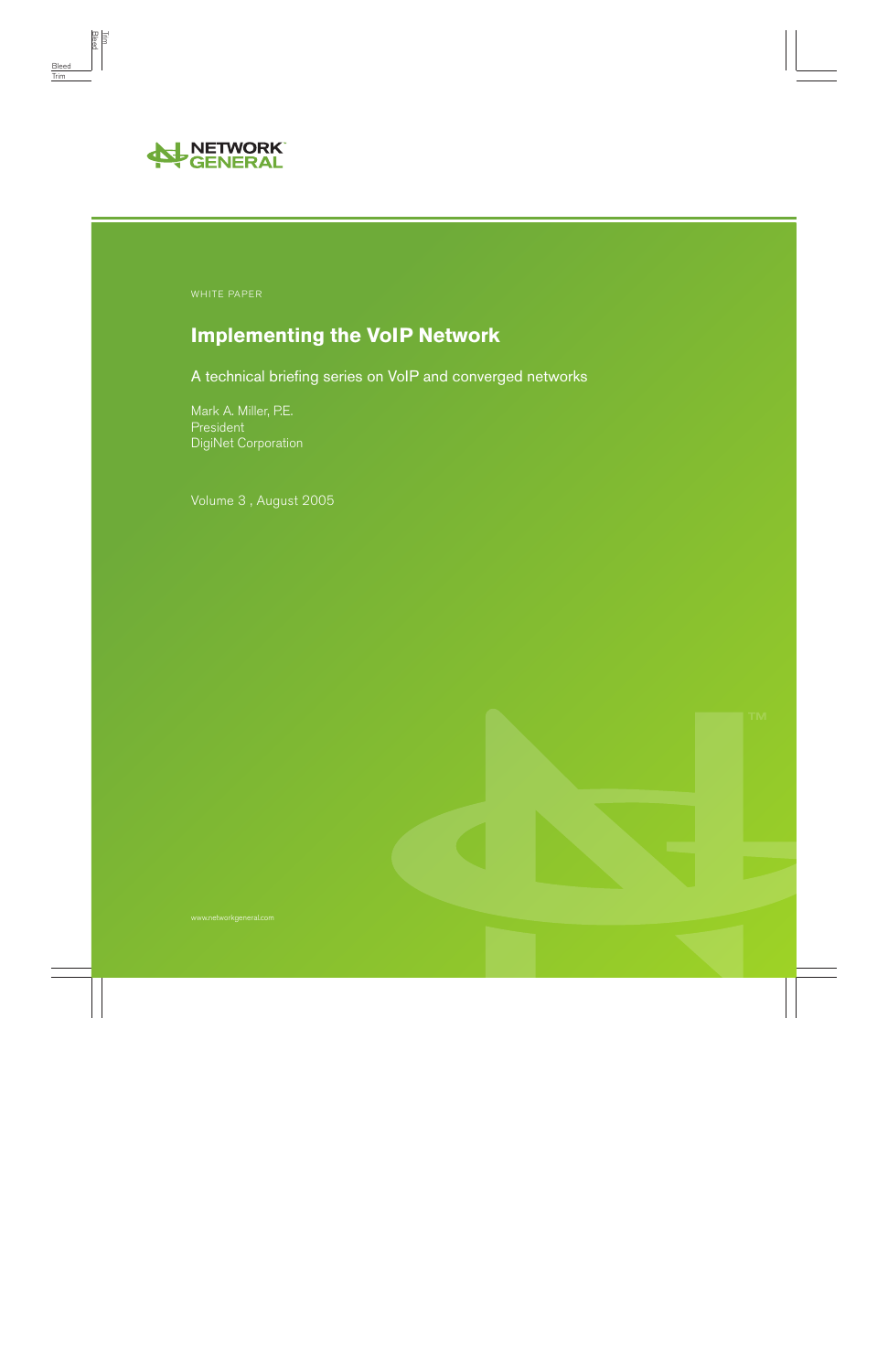#### **Table of Contents**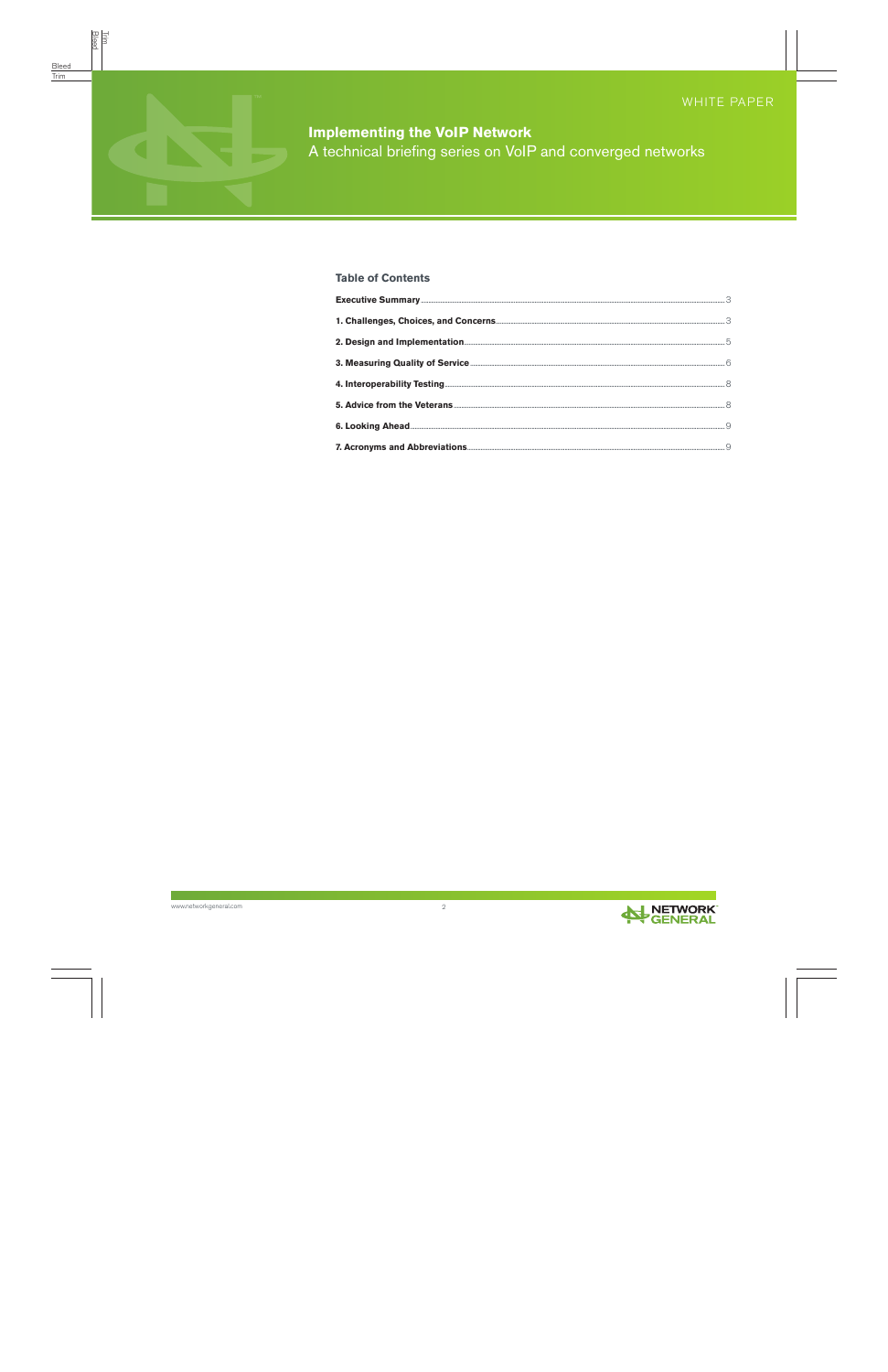#### **Executive Summary**

This is the third of six technical briefing papers that examine the concepts, operation and analysis of converged networks. A converged network  $-$  one that combines voice, data, and other signal transmissions into a single, higher-speed network interface — is more complex than a single-purpose voice or data network. Because of this challenge, the design, implementation and testing of this infrastructure requires rigorous attention to details in order to present the end users with an acceptable Quality of Service (QoS).

The design and implementation phase can be divided into ten steps, beginning with a clear definition of the objectives for the converged network and defining the applications that this network must support. A systems requirement document provides guidance for the procurement process. Installation and testing plans include plans for testing between multivendor components. The installation phase should begin with a small pilot network in a lab or on one network segment to thoroughly test for reliable transport of all media — voice, video, fax, and data — over the converged infrastructure. Once the operation of the pilot program has been verified, the larger system can then be tested, deployed and documented.

Most end users have had experiences with voice calls over the PSTN that have been quite positive, with fast and reliable call setups and clear connections. These positive experiences have raised the bar of end user expectations, which means that the converged network must equal  $-$  if not exceed  $-$  these experiences in order to be considered successful. Many factors can influence QoS, including bandwidth of the communication channels, network loading factors, sources of echo within the network, and latency or delay. Several methods of measuring QoS, taken from both subjective and objective analysis approaches have been defined and are discussed in this paper.

Finally, a few guidelines are presented, contributed by network managers who have already installed converged networks, to make your journey down the converged network road a more positive experience.

#### **1. Challenges, Choices, and Concerns for VoIP Network Implementations**

In the first two installments of this series of technical briefing papers, we considered the concepts and challenges of a converged network, and the protocols that are required to support such a network architecture. Recall that a converged network is one that has the capabilities to transmit voice, data, fax, video, or some combination of these different signals. Furthermore, that architecture incorporates elements of both the Public Switched Telephone Network (PSTN)

and Internet Protocol (IP)-based networks such as Virtual Private Networks (VPNs) and the Internet. For a successful implementation, the inherent nature of these dissimilar systems must be considered. Let's consider these issues from three perspectives: the challenge, the choices and the concerns.

The challenges are derived from the fundamental differences between voice and data networks — voice networks are connection-oriented, while data networks are connectionless; and therefore these two networks approach the flow of information quite differently. For example, voice networks were designed with an objective of 99.999% reliability, the "five nines" that is so frequently quoted. One of the fundamental reasons behind this requirement is life safety, such as contact with the police and other emergency agencies. If your house is on fire, you need to be able to reach the fire department quickly and reliably. The 99.999% reliability factor represents only two hours of downtime in 40 years of operation, which is an objective that few, if any, packet-switched data networks would be able to achieve.

In addition to differences in reliability, traditional voice and data networks were designed to provide different information transport services. Human communication is sensitive to endto-end transport delay, plus variations in that delay, which is known as jitter. Within the voice network, fixed communication paths are established with bandwidth and other resources dedicated for the duration of the call, which minimizes the delay and jitter. In addition, any loss of information can be recovered by the end users by simply asking their counterpart to repeat the last phrase. In contrast, traditional packetswitched networks do not establish a fixed end-to-end path but provide routing on a per-packet basis. Delay and jitter are of less concern, since it is likely that the large messages will have been divided into multiple packets at the transmitter (known as segmentation) and subsequently put back together at the receiver (known as reassembly). These two processes are typically part of the packet-switched architecture. However, if one of the packets in this sequence is lost, then the original message cannot be reassembled and passed to the application. In other words, packet networks can reassemble the original message given some packet delay and jitter, but cannot reassemble if a packet in the original sequence is entirely lost.

Second, a choice must be made regarding the vendor architecture that will be deployed. There are two fundamental types, plus some hybrid variations on these themes. The first architecture is based on a voice switching system known as a private branch exchange, or PBX. This architecture derived its origins from voice architectures such as PBX networks connecting end users within a single company location, or interlocation trunks connecting branch offices back to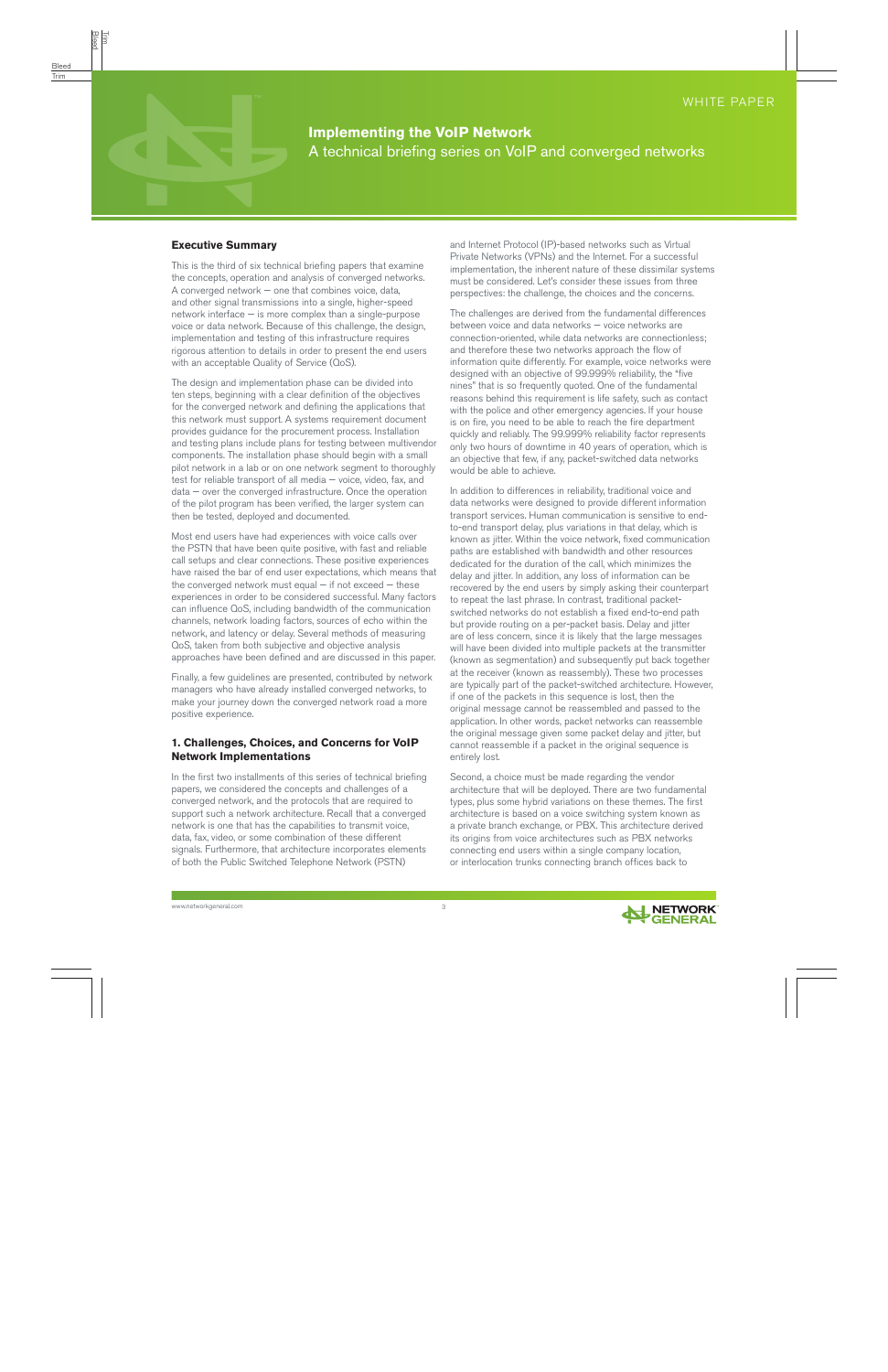

*Figure 1a. IP PBX-based Converged Network Copyright © 2005 DigiNet Corporation*

headquarters. As the interest in integrated voice and data communication within a single enterprise grew, additional PBX interfaces, such as those supporting fax and data connections were added.

The next logical progression was to add support for interfaces to networks other than the PSTN, such as ISDN, Ethernet and IP. Finally, the internal architecture was migrated from a circuit-switched basis to a packet-switched basis, which allows other packet processing functions such as gateways and gatekeepers to coexist alongside station and trunk interfaces. And since many of these interfaces were compatible with IP, the term IP PBX, short for IP-based PBX was born (Figure 1a).

Another choice is a router-based architecture that leverages the investment that most enterprises have already made in a distributed IP-based data network. Minimal reconfiguration is typically required to upgrade the existing routers with VoIP capabilities, such as traffic management and Quality of Service (QoS) features, access and security functions, and other VoIP processing requirements. Network management and security functions are typically performed on a regional basis, while voice processing is done locally. Routers are placed at higher density sites where traffic is aggregated for transport to other locations. Leased lines connect these core routers with each other, plus links to other networks such as the PSTN or Internet. Single or remote users gain access to the core network through broadband Virtual Private Network (VPN) connections. If the voice or video information is in a digital

format, it can be packetized and then transported over this router-based network along with emails, file transfers, and Web pages. Multimedia processors, such as gatekeepers and gateways, can be connected into this network like any other IP-enabled device (Figure 1b).

Note that the IP PBX-based architecture is more centralized, while the router-based architecture is more distributed. As would be expected, each approach has advantages and disadvantages. For the IP PBX network, a reconfiguration may involve fewer subsystems and intermediate steps. For the router network, sites can be migrated individually, with less disruption likely on the network as a whole. With possibly more sites to migrate, the implementation time may be lengthened.

Both of these approaches — IP PBX and router-based share a common concern: will the new system interoperate with the existing systems, such as a voice mail processor, automatic call distributor (ACD) or call detail recorder? We will address this concern by first considering steps necessary to design and implement a VoIP network.



*Figure 1b. Router-based Converged Network Copyright © 2005 DigiNet Corporation*

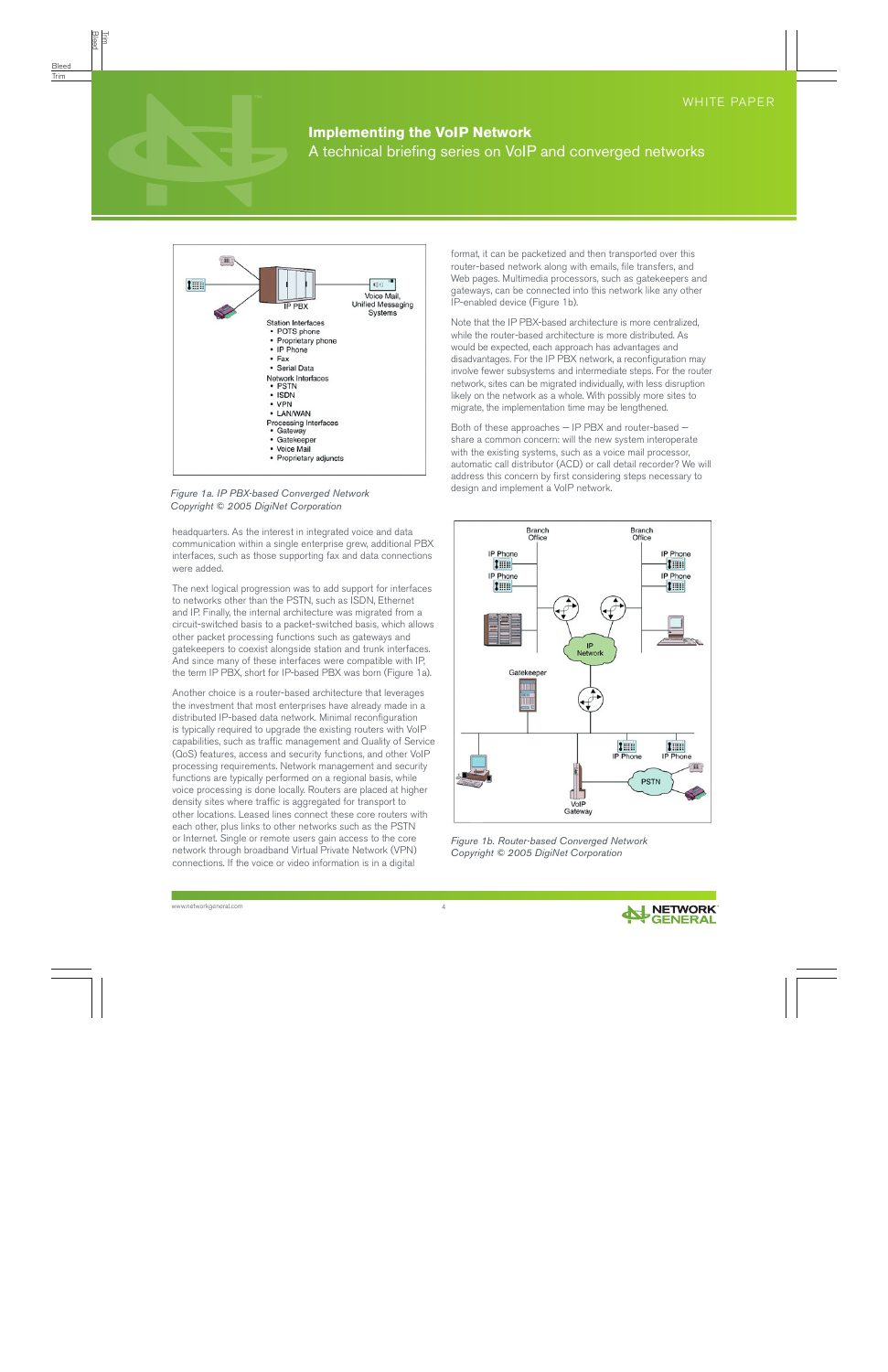A technical briefing series on VoIP and converged networks

#### **2. Design and Implementation of the Voice over IP Network**

The converged network is intended to support both voice and data communications, and the design process should consider both of these requirements. Each network presents unique challenges, however ten factors should be considered in all cases. Note that not all steps progress linearly, and that some feedback between steps is required (Figure 2):

- 1. Define the objective of the converged network, including the applications to be supported, such as video conferencing or a voice-enabled Web site. Reduce this objective to a short mission statement so that all parties involved understand the challenges at hand. In addition, document other ancillary factors that are driving this project. For example, perhaps the PBX system is scheduled for an upgrade, and now is an appropriate time to consider an overhaul of the entire networking infrastructure. Other circumstances might be support for a new enterprise application that is not possible within the confines of the existing infrastructure, or carrier contracts that are about to renew and thus afford the opportunity for voice/data network consolidation.
- 2. Understand the current voice and data operating environments. Include existing loading factors on LAN and WAN segments, plus the anticipated bandwidth requirements for any new data applications. Consider current call patterns and anticipated growth during your busy hour periods.
- 3. Prepare a System Requirements Document that delineates functions that the network must provide, and include the appropriate design objectives, such as end-toend delay, reliability, redundancy, and so on. Determine if one architectural infrastructure, such as the ITU-T's H.323 or IETF's SIP, is preferred for this network application. Also consider any changes that will be necessary to the telephone dialing plans, WAN links, IP subnets or other issues that could impact end users.
- 4. Consider the adjunct systems that will support this network, such as network management, network analysis, security, and end-user help desks. Verify that any of these support systems, such as the network management console or protocol analyzer, are also prepared to support the new environment. Modify the Systems Requirements Document as necessary based on the results of this study.
- 5. Consult with both current and prospective vendors to obtain their input on the systems requirements. Solicit input from other customers of your vendors, your colleagues, or other



*Figure 2. VoIP Network Design and Implementation Plan Copyright © 2005 DigiNet Corporation*

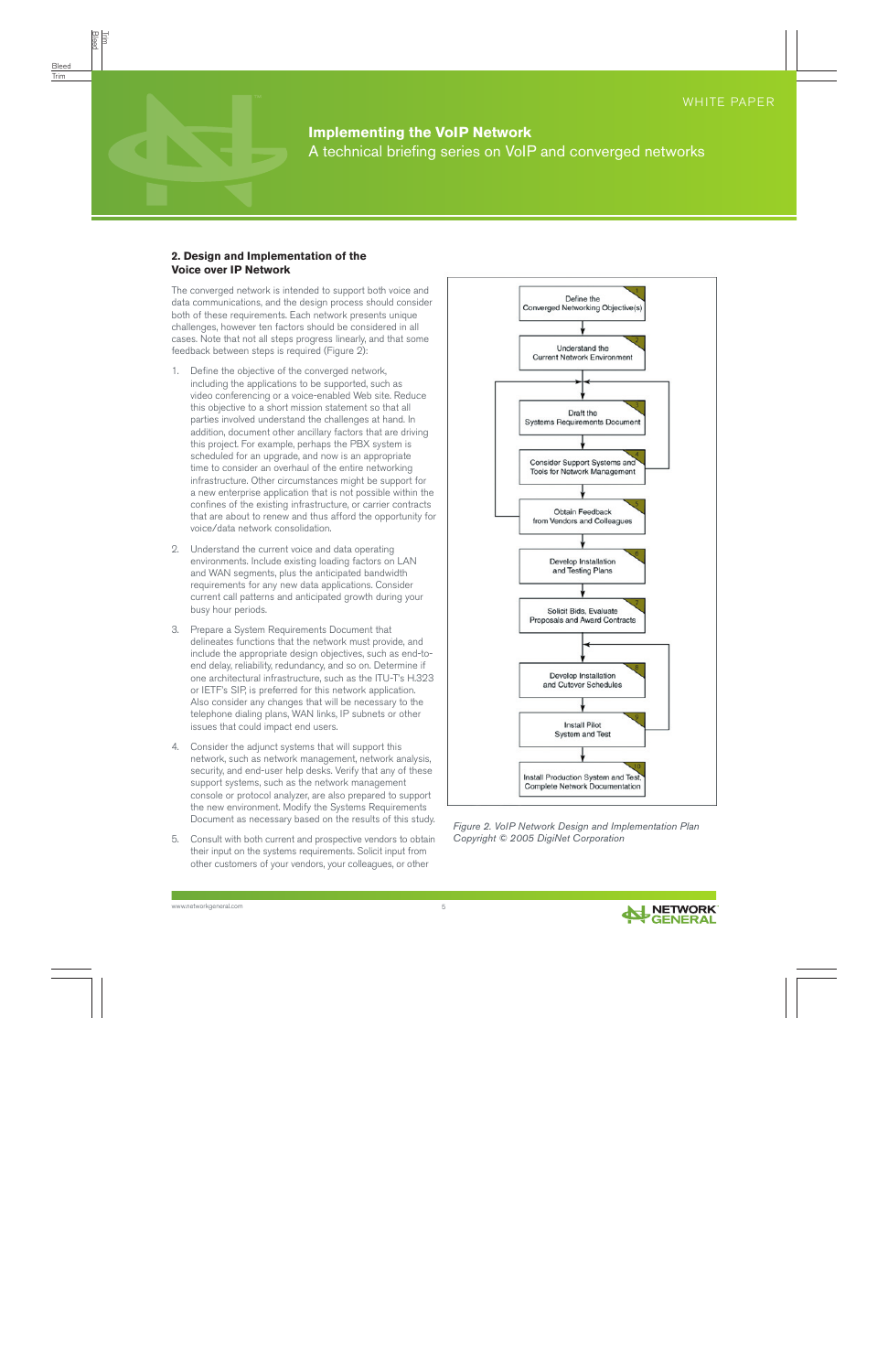network managers in similar industries that may have already experienced the same challenges. Modify the Systems Requirements Document as necessary based on the results of this input.

- 6. Develop installation and systems acceptance plans, including interoperability testing between various components. Also verify that all signaling protocols between dissimilar networks are compatible.
- 7. Solicit presentations and bids from qualified vendors, evaluate these proposals, and award the appropriate contracts. In some cases, it may be necessary to hold two rounds of bids: one that is open to all interested vendors, and a second round (called the short list) that is limited to the most qualified. Include in the bid documents the additional support systems that have been identified, such as network management and troubleshooting tools, so that acceptance testing of the system can proceed once installation is complete.
- 8. Develop an Installation and Cutover schedule with the winning vendor(s), plus other organizations (such as carriers) that are also part of the project. Verify the critical paths in the schedule, such as equipment order and circuit installation, and reach agreements from all involved parties regarding the importance of this schedule.
- 9. Install the new system in a test lab or pilot location, and test its operation and applications before expanding to the larger network. At this stage, it is also very helpful to use a protocol analyzer, such as the Sniffer Portable analyzer from Network General, to document successful communications transactions, such as call setups. This baseline documentation, done in a controlled environment, may prove quite helpful if deployment problems arise down the road. It is also helpful to verify that all dialing plan and network address changes have been successfully migrated to the new environment with this small group of stations before rolling out the implementation to hundreds or thousands of end users. Modify the Installation and Cut-over Schedule as necessary based on the results of this pilot installation.
- 10. As the production network installation proceeds, verify operation of all network components, including interoperability between multivendor systems and adjunct systems, such as voice mail processors. Conduct end user and system manager training classes, and document procedures that these individuals will need to know in order to be effective in the new environment. Complete the as-built drawings of the network and any other appropriate documentation as required.

#### **3. Measuring the Quality of Service of VoIP Networks**

Our previous discussions have considered the reliability differences between voice and data networks, where voice networks are designed for very high reliability — in part because of life-safety issues — and data networks operate from the perspective of "best efforts" service. But if your plans are to upgrade the existing voice network with a VoIP infrastructure, you cannot expect the end users to accept a downgrade in system performance — known as Quality of Service, or QoS — resulting from your efforts. Let's begin by looking at the factors that affect QoS, and then consider the industry standards that have been developed to measure those factors.

ITU-T Recommendation E.800 defines QoS as "The collective effect of service performance, which determines the degree of satisfaction of a user of the service." A number of network design and operations factors affect QoS. These factors include: packet loss and delays, the available bandwidth, the WAN protocols in use and their efficiencies, the presence of echo that is caused by impedance mismatches within the PSTN, the use of silence suppression that optimizes utilization of the communication facilities, and others.

However, perhaps the most important factor affecting the QoS is the amount of latency, or the delay of the end-to-end transmission. ITU-T Recommendation G.114, titled One Way Transmission Time, addresses these issues in detail. The objective that has been accepted for many years has been a maximum delay of 150 milliseconds (0.150 seconds) in one direction of transmission, although longer times, in the mid-200 millisecond range, may provide end-user-acceptable results. If this delay is significantly exceeded, then conversation becomes more difficult. As part of the network design, a delay budget may be developed to identify components of this end-to-end delay, as shown in Figure 3:

- Signal encoding/decoding algorithm, typically 15-37.5 milliseconds at both the origin and destination.
- Protocol processing overheads in components to include RTP, UDP, and IP information plus echo cancellation, typically less than 5 milliseconds.
- Bandwidth and utilization (loading) of the LAN and WAN channels, which may introduce framing and queuing delays in the range of 5-25 milliseconds, depending on the transmission rate.
- Routing, queuing, and propagation delays across the WAN which depend on transmission media and distance, typically 10-40 milliseconds.

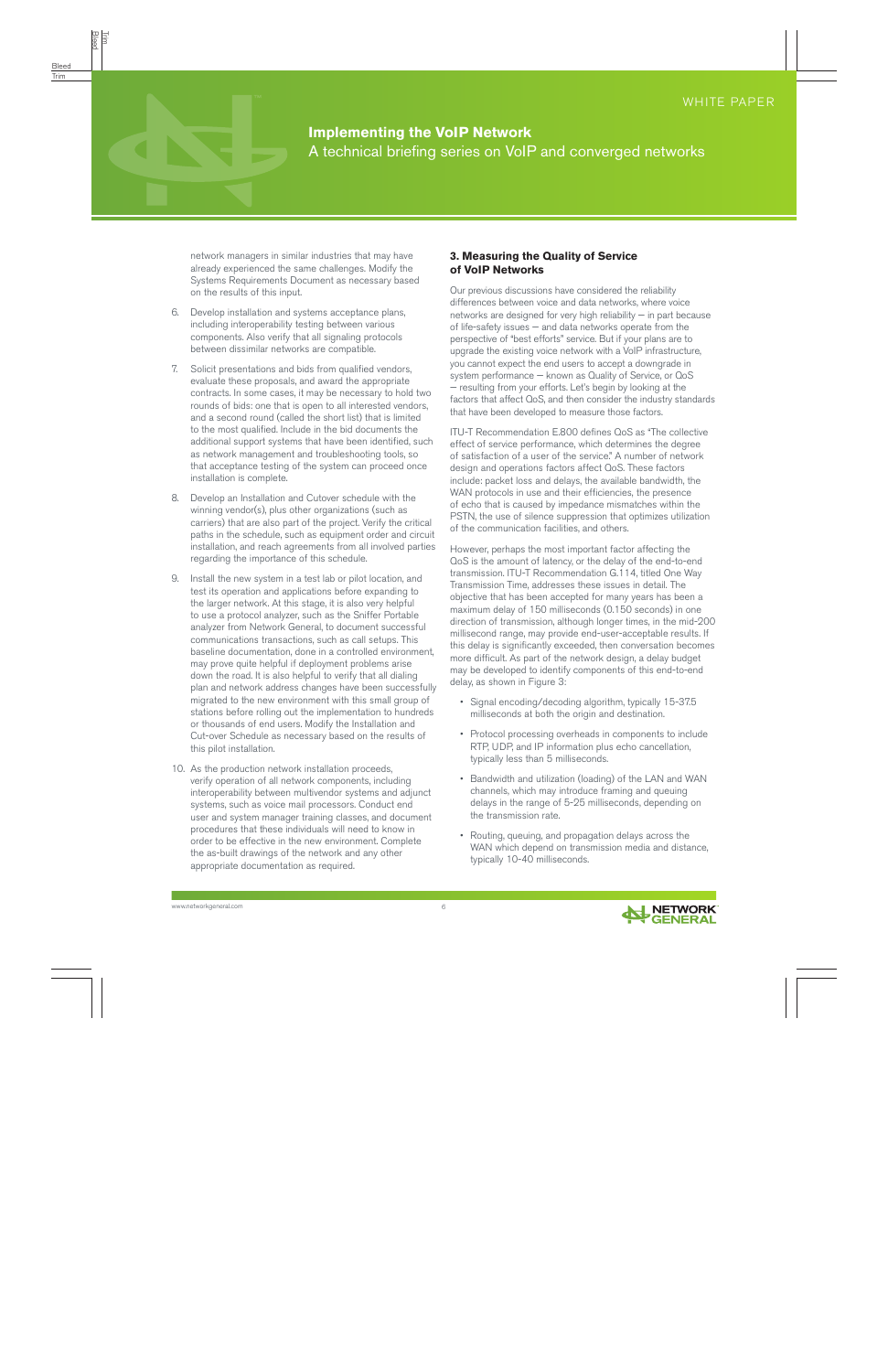A technical briefing series on VoIP and converged networks



*Figure 3. Sources of Delays within the VoIP Network Copyright © 2005 DigiNet Corporation*

• Jitter, or variation in the arrival rates of the packets comprising the audio or video stream. Since the packetized voice samples may take different paths through the packet-switched network, arrival rates of those packets may vary. The receiver buffers the early-arriving packets and waits for the latecomers to catch up, which typically takes 20-40 milliseconds (or more).

Many of the above factors, such as WAN propagation delays, are fixed and cannot be improved. Others, such as the choice of signal encoder, are options that can affect network performance. Many encoding algorithms have been designed, some of which are published as ITU-T standards, and others that are proprietary to a particular vendor. These techniques differ in their underlying mathematical algorithms plus their end results. In general, algorithms that compress the voice (and thus conserve bandwidth) have higher processing delays and lower voice quality than algorithms that use no compression. For example, the ITU-T G.711 standard uses a Pulse Code Modulation (PCM) technique and transmits at 64 Kbps with a negligible coding delay. The G.723.1 standard uses two techniques: Algebraic Code Excited Linear Prediction (ACELP) at 6.3 Kbps, or Multipulse Maximum Likelihood Quantization (MP-MLQ) when operating at 5.3 Kbps, with a coding delay of 37.5 milliseconds. A third standard, G.729, uses Conjugate Structure Algebraic Code Excited Linear Prediction (CS-ACELP) coding and operates at 8 Kbps with a coding delay of 15 milliseconds, providing a middle point between these two extremes.

Thus, the network manager faces a tradeoff of bandwidth for delay, and must balance the higher cost of bandwidth with the reality of lower QoS from increasing delays. This balance is sometimes achieved by using a higher bandwidth coder (such as G.711) for local communication, where bandwidth is more plentiful and less expensive. For calls that traverse the WAN, where bandwidth is scarce and more expensive, a bandwidthconserving coder (such as G.729) is used.

For many years, the telephone industry has employed a very subjective rating system known as the Mean Opinion Score, or MOS, to measure the quality of telephone connections. This technique are defined in ITU-T P.800, and are based on the opinions of many testing volunteers who listen to a sample of voice traffic and rate the quality of that transmission. In doing so, they consider a number of factors that could degrade the quality of transmission, including loss, circuit noise, sidetone, talker echo, distortion, propagation time (or delay), and other transmission problems. The most well known test, described in Annex A of P.800, is called the Conversation Opinion Test. The volunteer subjects are asked to provide their opinion of the connection they have just been using, based on a five point scale:

| <b>Quality</b>   | <b>Rating</b> |
|------------------|---------------|
| <b>Excellent</b> | 5             |
| Good             | 4             |
| Fair             | 3             |
| Poor             | 2             |
| Rad              | 1             |

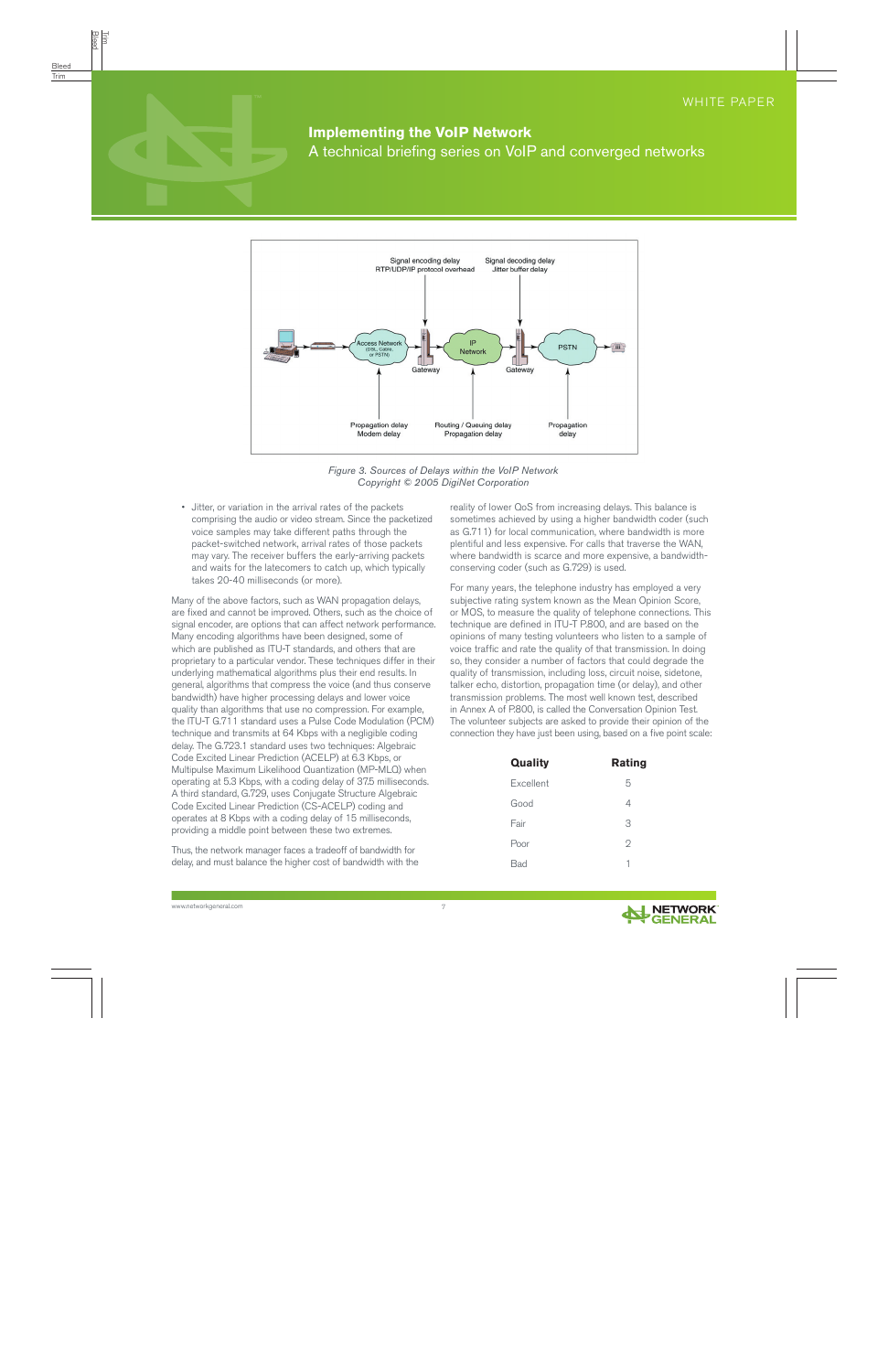Since the test subjects are human, and the testing therefore subjective, some variation in the scores is expected. For that reason a large number of people are used in the test, and their individual scores are averaged (hence the term "Mean" in Mean Opinion Score). A MOS of 4 is considered "toll quality" within the telephone industry, and is generally the accepted standard that is targeted for quality VoIP implementations.

Another ITU-T standard, P.862, defines telephone transmission quality tests that are more objective. The Perceptual Evaluation of Speech Quality (PESQ) defined in this standard also addresses the effects of filters, variable delay and coding distortions, and is thus applicable for both speech codec evaluation and end-to-end measurements. The PESQ algorithm is fairly complex, but nevertheless produces a summary output that is useful for benchmarking and comparison purposes. In summary, the P.800 MOS test is a subjective evaluation, while those tests defined in P.862 are objective measurements, with both widely used within the industry.

#### **4. Interoperability Testing**

Testing for interoperability between multivendor systems has been an important issue for enterprise network managers for many years. With multivendor converged networks, these test procedures take on greater complexity and importance. Fortunately, a trade organization, known as the International Multimedia Teleconferencing Association (IMTC), has developed a number of interoperability and testing profiles to make this work easier. The IMTC was formed in 1994 and is a nonprofit consortium of multimedia developers, manufacturers, and carriers. It focuses on open international multimedia standards and the need for interoperability between various systems and services. The IMTC is divided into a number of Working Groups that individually address key multimedia protocols or issues, including H.323, H.248/MEGACO, SIP, QoS, Security, and others.

One of the first efforts of the IMTC was to publish a Voice over IP Implementation Agreement (IA). This IA was developed to complement and clarify the ITU-T H.323 standard, thus making the product developer's job less ambiguous. For many of the architectural layers, several protocols are available and may be equally acceptable. For example, a number of voice encoding algorithms have been developed, including ITU-T G.711, G.723.1, G.728, G.729, and others. If one vendor chooses G.723.1, and another chooses G.728, the two devices will exchange bits, but not communicate. The IA eliminated this problem by recommending that all products support two ITU-T standardized codecs, G.711 and G.723.1, instead of leaving this selection to the discretion of the product developers. Suggestions for protocols at other architectural layers were made as well. Therefore, products

that were developed using the IA guidelines are much more likely to interoperate.

Another early effort of the IMTC was to develop an interoperability profile for gateway and gatekeeper operation known as the Interoperability NOW! (iNOW!) profile. This effort was focused at gateway-to-gateway, gatekeeper-to-gatekeeper and gatekeeper-to-exchange carrier interoperability, taking into account the various vendors and carriers that might be participating in a VoIP networking infrastructure.

Recent interoperability testing initiatives from the IMTC have focused on interoperability between various H.323-based systems. The IMTC Conferencing over IP (CoIP) activity group has developed an H.323 Interoperability Test Plan that specifies various call scenarios to be tested on an end-to-end basis. For example, call scenarios are defined between stations with and without the involvement of a gatekeeper; between two network zones requiring communication between the respective gatekeepers; and from an IP network through a gateway and across a WAN. Using these testing scenarios as a starting point, the enterprise network manager can develop similar procedures to assure interoperability on that network's unique infrastructure. Further information regarding the IMTC's work can be found on their Web site at www.imtc.org.

#### **5. Advice from the Veterans**

In conclusion, consider the following suggestions from network managers who have taken the converged networking path and have implemented VoIP services:

- Make sure that both the voice and the data networking staffs are buying into the converged networking concepts. The voice folks must understand IP, and the data folks must understand telephony signaling; however, both groups must have a thorough knowledge of audio/video transmission and performance requirements for all systems to successfully coexist.
- Understand your network traffic, call volumes, and calling patterns. If you do not know what the network utilization on your LAN or WAN is at the present time, what will happen when you add voice and/or video to the mix?
- The type of business that the VoIP network will support will play a factor in the overall design of the network. For example, if the network is supporting a call center, then you will have to focus on voice quality. However, if your network connects a number of remote offices or lightly used offices, then a focus on bandwidth and expense reduction may be more appropriate.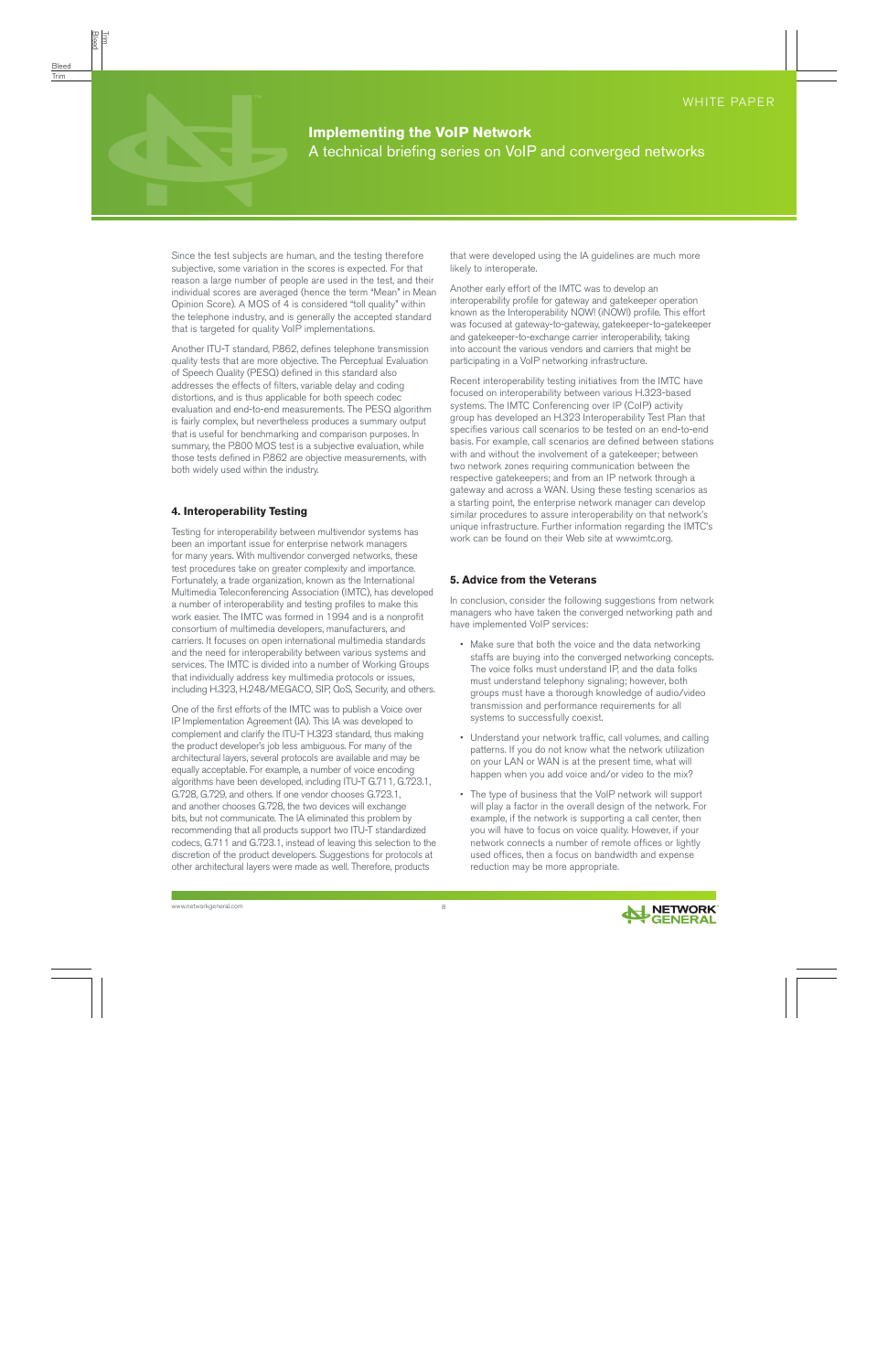A technical briefing series on VoIP and converged networks

- When you are surveying the architectural choices, such as a PBX-based or router-based network, consider the experience you have had with your existing vendors. If you are uncertain which of these two options is better, look at your history of dealing with the respective vendors. Then extrapolate this experience into the more complex environment of the converged network.
- The choice of the ITU-T H.323 protocol or the IETF SIP protocol for signaling may come down to the recommendation of your preferred vendor. Take time to do your own study of this area, however, as both options have their advantages and disadvantages.
- Balance the issues of cost and QoS carefully. Many managers use cost to determine how much bandwidth to purchase, starting with the least possible amount and working up to an acceptable point of QoS. End users may not be very receptive to these experiments. Instead, start with a QoS objective on the test network, and see how much bandwidth is required to meet that objective.
- The codec selection may impact both network engineering and customer relations issues. A quality vs. bandwidth choice will be necessary, and compromises and/or tradeoffs may be necessary. For example, a low-rate codec that gives voice quality equivalent to cell phone calls may be adequate for internal calls between sites. In contrast, a higher rate and quality codec might be a better solution for calls to and from the customer response center.
- Realize that the location of application servers may impact the service provided by those servers. For example, voice mail servers sitting thousands of miles away from the end user may produce poorer voice quality and syllable breaks because of the higher round trip delays and effects of packet jitter.
- A VoIP network implementation may provide additional frustrations in dealing with the carriers involved, as the traditional carriers (both local exchange and interexchange) may view your migration to a VoIP network as a threat to their livelihood.
- Thoroughly evaluate operational parameters such as buffer sizes and silence suppression on the test network before moving to the production network.
- Schedule the implementation of the production network systems carefully, especially if a customer call center is involved. Remember that these applications are the economic fuel for your enterprise engine, and that you can't disrupt their business operations without consequences.

### **6. Looking Ahead**

This is the third of six technical briefs on Converged Networks sponsored by Network General Corporation. Titles of current and future volumes in the series include:

- 1. *Introduction to Converged Networking:* A description of concepts and challenges of converged networks, including business, technical and operational issues.
- 2. *Protocols for the VoIP and Converged Network:* a look at the components of the converged network, the ITU-T and IETF multimedia protocols suites, and the protocols required by each component.
- 3. *Managing Call Flows Using H.323:* the operation of the H.323 family of multimedia protocols, illustrated with case studies and output from the Sniffer protocol analyzer that show converged network operation from the H.323 protocol perspective.
- 4. *Managing Call Flows Using SIP:* the operation of the Session Initiation Protocol (SIP) and the IETF multimedia protocol suite, again illustrated with case studies and output from the Sniffer protocol analyzer.
- 5. *Supporting the VoIP and Converged Network:* this concluding paper will deal with on-going support requirements, including: multivendor interoperability, traffic prioritization, WAN bandwidth optimization and quality of service optimization.

#### **7. Acronyms and Abbreviations**

| CCITT         | Consultative Committee for International<br>Telephony and Telegraphy |
|---------------|----------------------------------------------------------------------|
| <b>CON</b>    | Connection-oriented network service                                  |
| CNLS          | Connectionless network service                                       |
| DHCP          | Dynamic Host Configuration Protocol                                  |
| <b>DNS</b>    | Domain Name System                                                   |
| <b>ENUM</b>   | Electronic Numbers                                                   |
| <b>ETSI</b>   | European Telecommunications Standards Institute                      |
| <b>IETF</b>   | Internet Engineering Task Force                                      |
| ΙP            | Internet Protocol                                                    |
| <b>IP PBX</b> | Internet Protocol-based Private Branch Exchange                      |
| ISDN          | Integrated Services Digital Network                                  |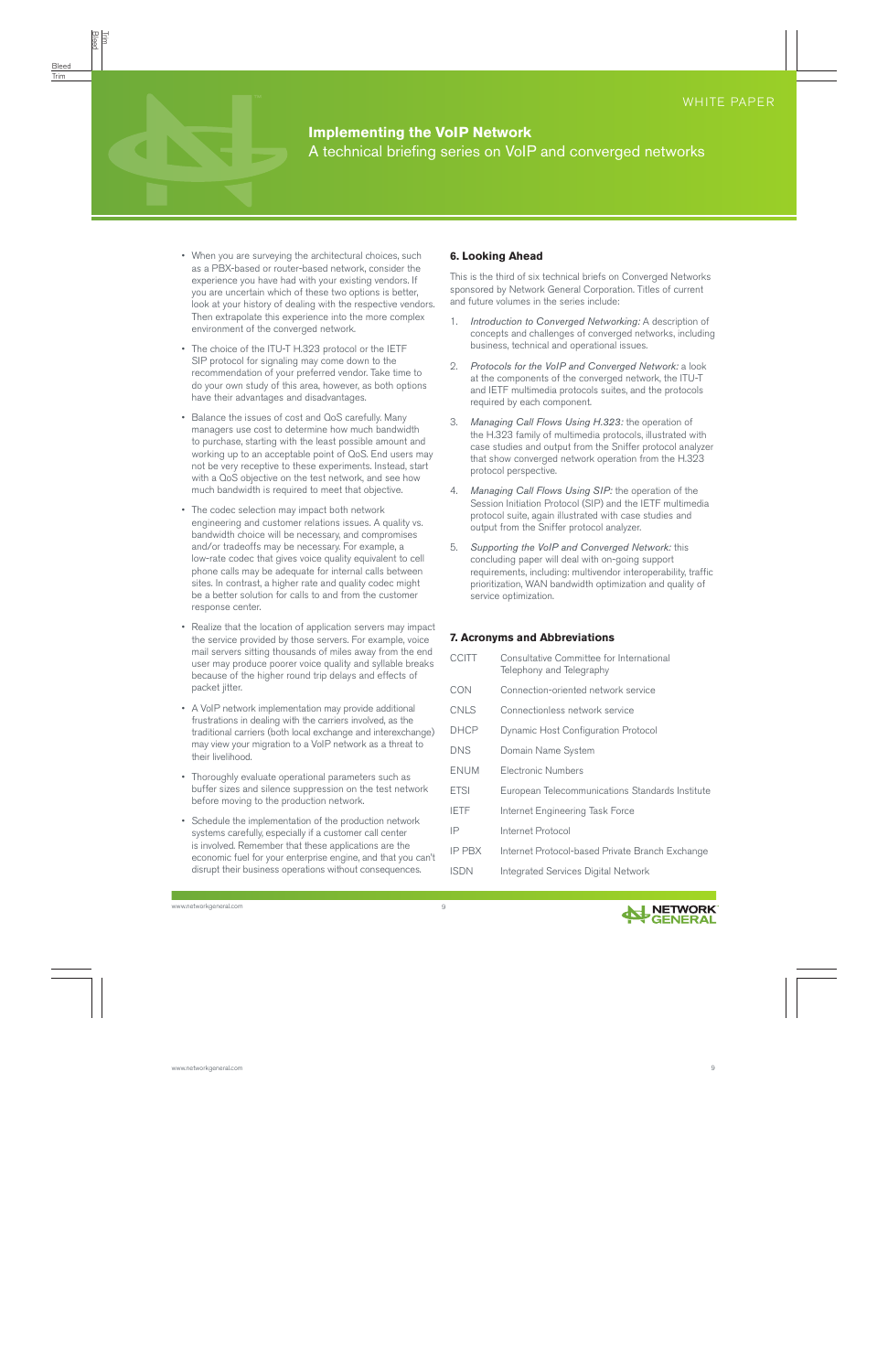ISDN Integrated Services Digital Network ITSP Internet Telephony Service Provider ITU-T International Telecommunication Union -Telecommunications Standard Sector LAN Local Area Network MGCP Media Gateway Control Protocol MOS Mean Opinion Score PBX Private Branch Exchange PDA Personal Digital Assistant PESQ Perceptual Evaluation of Speech Quality PSQM Perceptual Speech Quality Measurement PSTN Public Switched Telephone Network QoS Quality of Service RAS Registration, Admission, and Status RSVP Resource Reservation Protocol RTCP Real-time Control Protocol RTP Real-time Transport Protocol RTSP Real-time Streaming Protocol SAP Session Announcement Protocol SCCP Skinny Client Control Protocol SCTP Stream Control Transmission Protocol SDP Session Description Protocol SIP Session Initiation Protocol TCP Transmission Control Protocol TIPHON Telecommunications and Internet Protocol Harmonization Over Networks VoIP Voice over Internet Protocol VPN Virtual Private Network WAN Wide Area Network

#### **About the Author and Sponsor**

Mark A. Miller, P.E., is President of DigiNet Corporation, a Denver-based consulting engineering firm providing services in internetwork design, strategic planning, network management and new product development. Mr. Miller is the author of twenty books on network analysis, design, and management. His latest book is titled the *Internet Technologies Handbook*, published by John Wiley & Sons, Inc. (Hoboken, New Jersey). He is a frequent presenter at industry events and has taught at the Networld+Interop, Comdex, and many other conferences. He holds B.S. and M.S. degrees in electrical engineering, and is a registered professional engineer in four states. For more information, DigiNet Corporation may be reached at 303.682.5244 or on the Internet at www.diginet.com.

Network General, the global leader in network and application performance analysis, delivers a broad set of monitoring, troubleshooting, analysis, and reporting capabilities for VoIP and data networks through its Sniffer family of enterprise solutions – deployed at more than 13,000 customer organizations worldwide. These solutions are complemented by a consulting services organization that works closely with customers to assess their current network infrastructure and ensure their networks are properly instrumented to ensure optimal VoIP and data management. For more information on Network General solutions and services, visit our web site at www.networkgeneral.com, or call us at 1-800-SNIFFER.

#### **Copyright**

This paper is copyright © 2005 DigiNet Corporation. All rights reserved.

#### **Limit of Liability/Disclaimer of Warranty**

Information contained in this work has been obtained by the author, DigiNet Corporation and Network General from sources believed to be reliable. However, neither the author, nor DigiNet Corporation, nor Network General guarantee the accuracy or completeness published herein, and neither the author, nor DigiNet Corporation, nor Network General shall be responsible for any errors, omissions, or damages arising out of the use of this information. The author, DigiNet Corporation and Network General specifically disclaim any implied warranties of merchantability or fitness for a particular purpose. No warranty may be created or extended by sales representatives or written